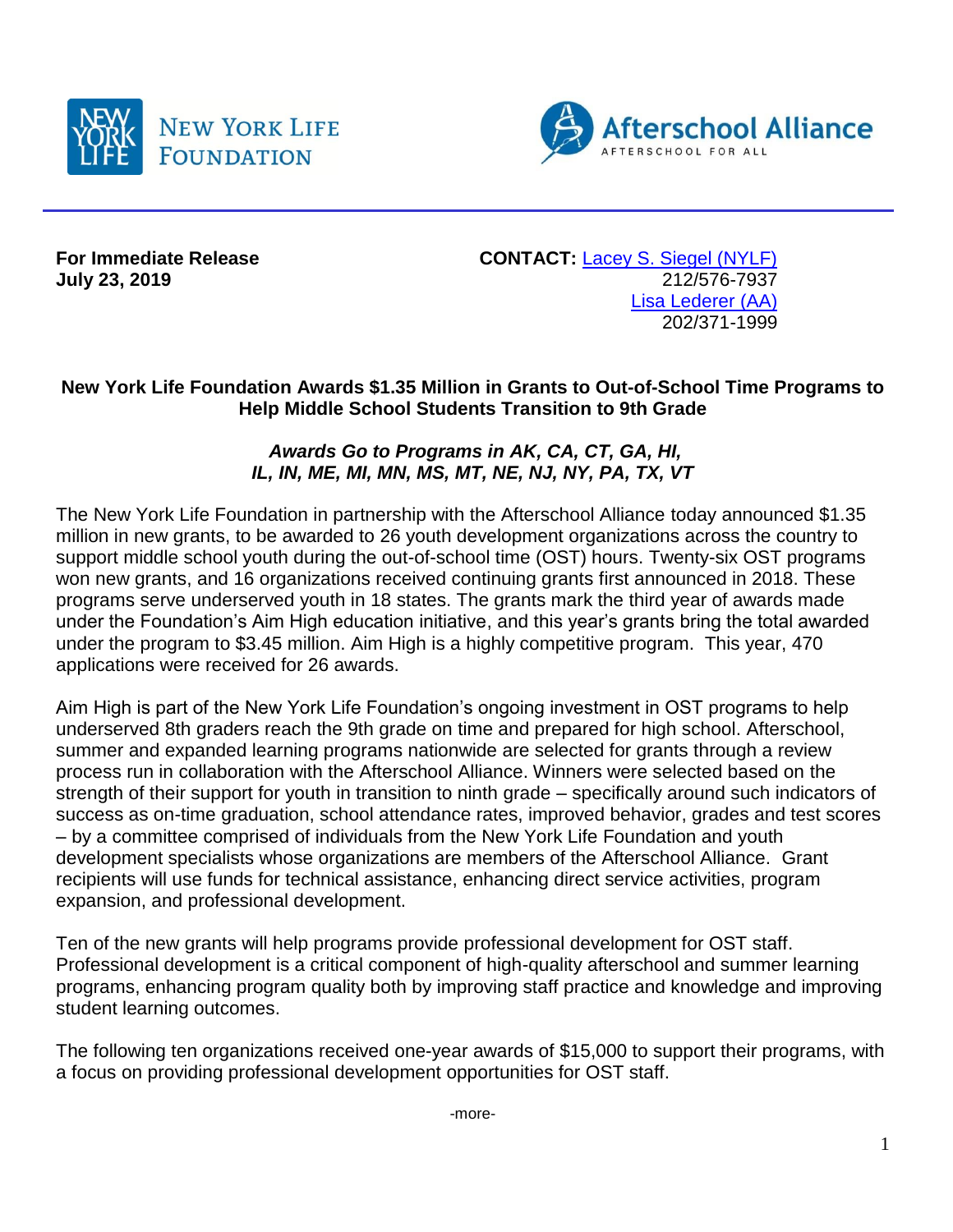NYLF Awards \$1.35 Million in Grants to OST Programs/2

- Heartland Human Care Services, Chicago, IL
- Developing K.I.D.S., Detroit, MI
- Boys & Girls Club of the Mississippi Delta, Yazoo City, MS
- Boys & Girls Club of the Midlands, Omaha, NE
- Hands in For Youth, West Milford, NJ
- South Bronx Overall Economic Dev. Corp. (SOBRO), Bronx, NY
- Boys & Girls Club of the Northtowns, Buffalo, NY
- Sunnyside Community Services, Sunnyside, NY
- Girls, Inc. of Greater Philadelphia & Southern NJ, Philadelphia, PA
- Boys & Girls Club of Brattleboro, Brattleboro, VT

The following eight organizations received grants of \$50,000 payable over two years:

- LEAP (Leadership, Education, and Athletics in Partnership), New Haven, CT
- Adult Friends for Youth, Honolulu, HI
- High Jump, Chicago, IL
- Brookside Community Development Corp., Indianapolis, IN
- ACES (Athletes Committed to Educating Students), Minneapolis, MN
- Montana Conservation Corps, Bozeman, MT
- Apex for Youth, New York, NY
- PAIR Houston (Partnership for the Advancement and Immersion of Refugees), Houston, TX

The following eight organizations received grants of \$100,000 payable over two years:

- Sitka Sound Science Center, Sitka, AK
- Girls Inc. of Greater Los Angeles, Los Angeles, CA
- Presidio YMCA, San Francisco, CA
- New American Pathways, Atlanta, GA
- My Place Teen Center, Westbrook, ME
- Cypress Hills Development Corporation, Brooklyn, NY
- Community College of Philadelphia Foundation, Philadelphia, PA
- Breakthrough Central Texas, Austin, TX

Research has shown that for under-resourced students, additional learning time in the form of highquality afterschool, expanded day and summer programs leads to greater academic achievement, better school attendance and higher engagement. Further, a successful transition from 8th to 9th grade – middle school to high school in most cases – is particularly critical to student success.

"Middle school is a vulnerable time period for students, yet in the field of extended learning time, only a small percentage of programs target middle school students, leaving many without a safe, productive and enriching place to go after school," said Marlyn Torres, senior program officer, New York Life Foundation. "The New York Life Foundation is working to fill this gap by funding OST programs that help children develop social, emotional and academic skills, which are essential for the transition to high school."